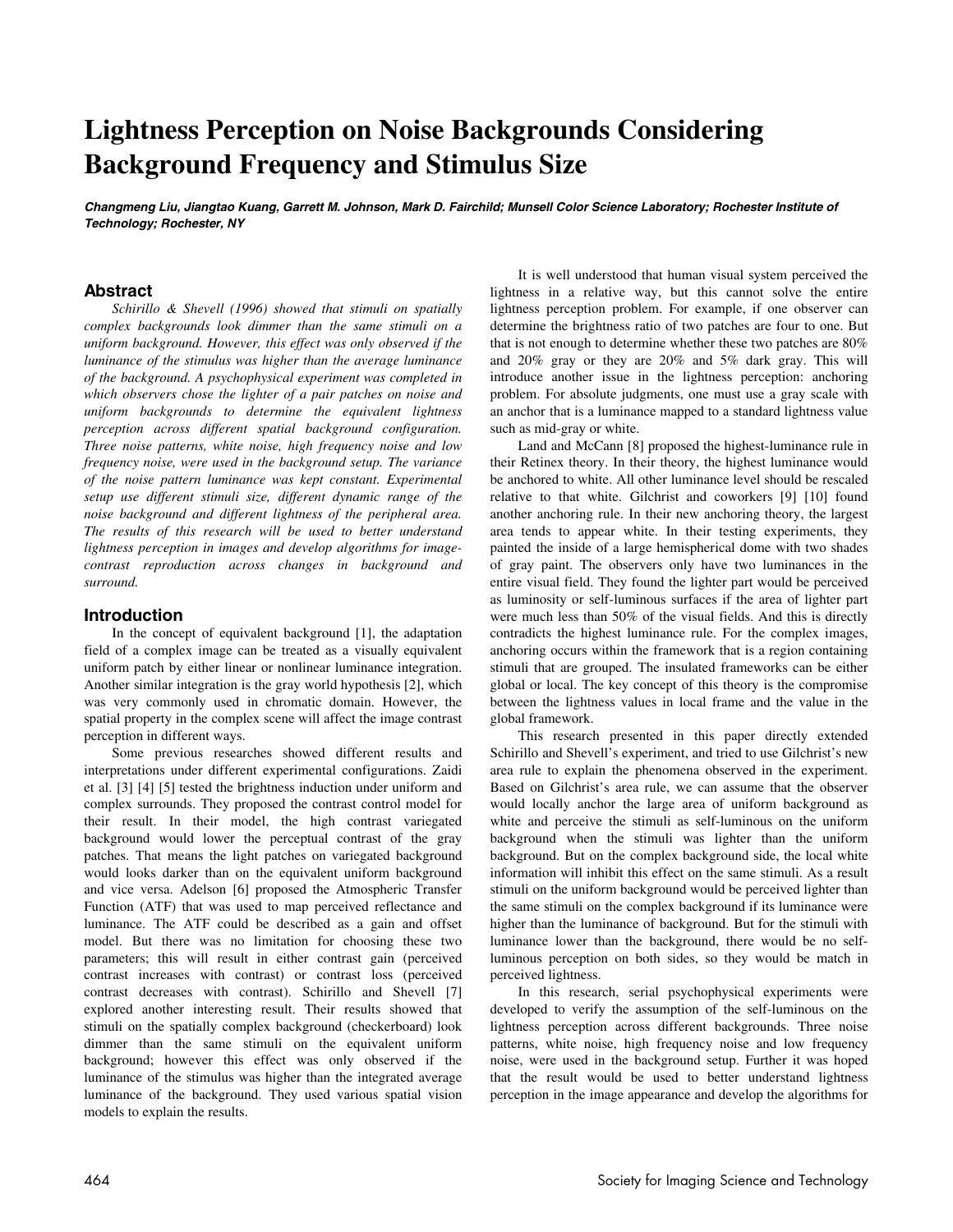image-contrast reproduction across the changes in background and surround.

# **Experimental**

The experiment was designed based on the hypothesis that the stimuli in the uniform background will have some self-luminous appearance if it is lighter than background. As the result, the lightness perception of the stimuli will not be matched with the same stimuli in complex background. In order to test the correctness of this assumption, two experiments were run.

In both experiments, observers were asked to choose the lighter of a pair patches on noise and uniform backgrounds to determine the equivalent lightness perception across different spatial background configuration. The experiments were implemented in MATLAB, using Quest procedure in Brainard's Psychophysics Toolbox extensions [11]. An example of the stimulus and interface configuration for this experiment is shown in Fig 1. In the experimental interface, the left side disc is the uniform background, and the right side disc is the noise background. In both experiments, the observers were sitting in front of LCD display about 60 cm away. The viewing angle of the center stimuli is about 2-degree or 1-degree in different experimental sections. The viewing angle of each background disc is 20-degree diameter. The size selection was based on the result from Yamaguchi [12]. Two experiments used two different dynamic ranges of the LCD display in the noise background configuration and relative luminance of the testing stimuli.



Figure 1. Example configuration of the experimental interface.

A total of 10 observers with normal or corrected-to-normal visual acuity participated in the experiments. Nine of them participate in experiment one; ten observers took experiment two. Two of the subjects repeated both experiments five times.

The experiments were run on an Apple Cinema HD LCD Display with the maximum luminance of 200 cd/m<sup>2</sup>. This 23-inch LCD display has a 1920 by 1200 resolution. The display was carefully characterized using the colorimetric characterization model by Day [13]. The experiments were set up in a dark room.

In the first experiment, three different achromatic noise background patterns, white noise, high spatial frequency noise and low spatial frequency noise, were used. All three noise patterns used the whole dynamic range of the LCD display (range from 0 to 100 in relative luminance). In this experiment, the mean relative luminance value for each noise background was set to 50 out of 100. This is same as the relative luminance value of the uniform background. For each kind of noise pattern, there were two noise

backgrounds with different luminance variance: 256 and 64. The different variance would make the image with different complexity and provide different local white information. There were six different spatial noise configurations: combination of three frequencies and two variances. Table one shows the combination of the noise type and variance used in the experiment one. The lightness (L\*) of the peripheral area, which was the area outside two discs on the Display, was set to 20% of the LCD white point. Basically, this experiment is very similar to Schirillo & Shevell's experiment except the noise pattern backgrounds were used here instead of using checkerboard backgrounds.

**Table 1. Noise Types in Experiment One. Mean relative luminance level is 50 out of 100, and the lightness (L\*) of peripheral is 20% of Display White.** 

| Noise Type                    | <b>White Noise</b> | High Fg. | Low Fg. |
|-------------------------------|--------------------|----------|---------|
| Noise Variance                | 64                 | 64       | 64      |
| (relative Lum, $0 \sim 100$ ) | 256                | 256      | 256     |
|                               |                    |          |         |

In experiment one, five different relative luminance levels ranging from 11 to 76 were chosen as the stimuli luminance level. The lightness (in CIELAB space) levels for these five stimuli were evenly distributed in the lightness range from 40 to 90. Based on some preliminary experiments, the results show that the observer will match the stimuli very well across different backgrounds when the relative luminance is low. So in this experiment, the low luminance levels were not tested. And the high luminance stimuli were not tested because the Quest procedure will not be accurate when the luminance of the stimuli close to upper bound of LCD dynamic range.

**Table 2. Noise Types in the Experiment two. Mean relative luminance level is 50 out of 100.** 

| Pattern Type                                                                               | Stimuli Size | Variance | Peripheral Lightness | Mean relative Lum. |  |
|--------------------------------------------------------------------------------------------|--------------|----------|----------------------|--------------------|--|
| Type I                                                                                     | 2 degree     | 256      | 20%                  | 30                 |  |
| Type II                                                                                    | 2 degree     | 64       | 20%                  | 30                 |  |
| Type III                                                                                   | 2 degree     | 256      | 100%                 | 30                 |  |
| Type IV                                                                                    | 2 degree     | 64       | 100%                 | 30                 |  |
| Type V                                                                                     | 1 degree     | 256      | 20%                  | 30                 |  |
| Type VI                                                                                    | 1 dearee     | 64       | 20%                  | 30                 |  |
| <b>Type VII</b>                                                                            | 2 degree     | Image    | 20%                  | Close to 30        |  |
| Note: the peripheral lightness is the percentage of the maximum white in noise background. |              |          |                      |                    |  |

In experiment two, only white noise patterns were used in the experiment. The noise patterns used low 60% part of the dynamic range of the LCD display (from 0 to 60). In this experiment, the mean relative luminance value of the noise background was set to 30. The relative luminance of the uniform background was also set to 30, which was supposed to be equivalent background of the noise background. Two different luminance variance (256 and 64) of the noise background were tested in experiment two. Two different sizes of stimuli were tested in experiment two: 1 degree and 2 degree viewing angle. Two different lightness level of the peripheral area were tested. One peripheral lightness level is equivalent to 20% of the maximum lightness in the noise background or the local white information. Another peripheral lightness level is the lightness equal to the maximum lightness in the noise background. The peripheral area lightness provides the global white information in this case. There was one short section in this experiment, which test the stimuli in the real image instead of noise background. Table 2 shows the combinations of the stimuli size, variance and the peripheral lightness were used in the experiment two.

In experiment two, six different relative luminance levels ranging from 6 to 76 were chosen. One of the six stimuli has the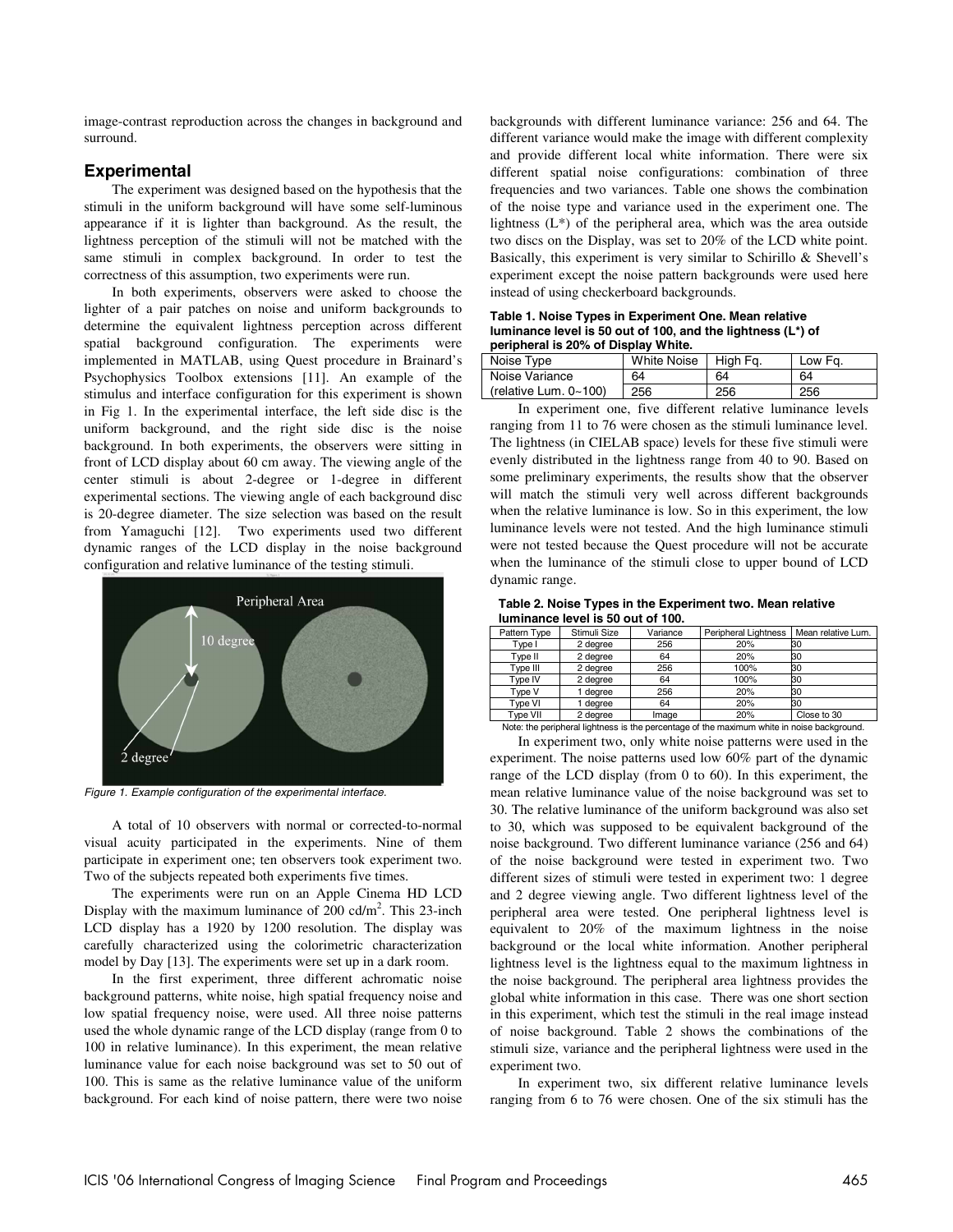same relative luminance as the maximum luminance in noise background, and one of the six stimuli has the relative luminance higher than the maximum luminance in noise background. The lightness levels for these six stimuli were distributed in the lightness range from 30 to 90.

# **Results and Discussion**

#### **Experiment One**

In experiment one, there were six different types of noise background. The relative luminance range of the background covered the whole dynamic range of LCD. Figure 2 shows the relationship between the relative luminance levels of the stimuli on noise background and the corresponding relative luminance levels of the reference stimuli on uniform background. The error bar shows in Figure 2 is the 95% confidence interval. Figure 2 (a), (b), and (c) show the experimental result, respectively on white noise, high frequency noise, and low frequency noise background.

On all three different noise backgrounds, experimental results shows similar trend. That trend shows that the observers will match the reference stimuli on uniform background by using almost the same luminance on noise background when the reference stimuli is lower than the average luminance or the luminance on uniform background; the observers tend to use higher luminance level to match the reference stimuli on uniform background. This result agrees with Schirillo & Shevell's result. There was one exception case. Figure 2 (c) shows that the third testing stimulus was not matched to the reference stimulus on the uniform background. The possible reason might be the strongest local white in low frequency noise pattern causing some simultaneous contrast effect.

This result confirms the assumption that the stimuli on the uniform background will become self-luminous appearing, but the local white information on the noise background will inhibit this self-luminous effect. As the result, the observer will perceive the stimuli on the noise background have lower lightness than the same stimuli on the uniform background when it is above the average. This implies that the equivalent adaptation background of the elements in image could be different from the local linear integration when the luminances of these elements are higher than its local average.

The experimental result also shows that the bigger variance of the noise background will increase this mis-match effect across different backgrounds in all three cases. In Figure 2, blue lines show the large variance and red lines show the small variance. This implies that this mis-match effect will depend on the image complexity.

By comparing the results in Figure 1 (a), (b), and (c), it could be concluded that the mis-match effect between different backgrounds is most significant in low frequency noise background and least significant in high frequency noise background. This is not a surprise. It can be explained that human vision system will blur the white information in high frequency image and make it look more like the uniform background. The low frequency noise pattern contains more local white information, which will inhibit the self-luminous effect on the noise background side.



Figure 2. Relationship between the relative luminance of the stimuli on noise background and the relative luminance of the reference stimuli on uniform background. The subfigure (a), (b) and (c) represent the experimental result, respectively on white noise, high frequency noise, and low frequency noise background.

#### **Experiment Two**

The result in experiment one shows that the self-luminous effect on uniform background can be used to explain the mismatch across different backgrounds. On the complex background side, the self-luminous effect of the stimuli was inhibited by the local white information of the noise background. The previous experiments only test the stimuli with luminance lower than the maximum luminance of the complex background. But it is still unknown what will happen if the stimulus is lighter than the local white. In this case, the assumption is that the perceived lightness of the stimuli on both sides will have the self-luminous effect. As the result, the same stimuli will be perceived as same or similar lightness. Experiment two was designed to test this assumption.

Figure 3 shows the experimental results in experiment two. The error bar shows in Figure 3 is the 95% confidence interval. Figure 3 (a) shows the relationship between the relative luminance levels of the stimuli on noise background and the corresponding relative luminance levels of the reference stimuli on uniform background. The noise background is Type I and II listed in Table 2. In experiment two, only 60% dynamic range was used. When the relative luminance of the stimuli is lower than the maximum luminance of the noise background (from 0 to 60), result shows the same trend as in experiment one. But for the stimuli with luminance level higher than local white, the result shows that the observer will perceive the same stimuli as same lightness across different backgrounds. This result proves the above assumption that the self-luminous effect will happen in both sides and the lightness of the same stimulus will be matched across different background when this stimulus is lighter than the local white. Figure 3 (a) also confirms that the lightness mis-match between the different backgrounds depends on the image complexity.